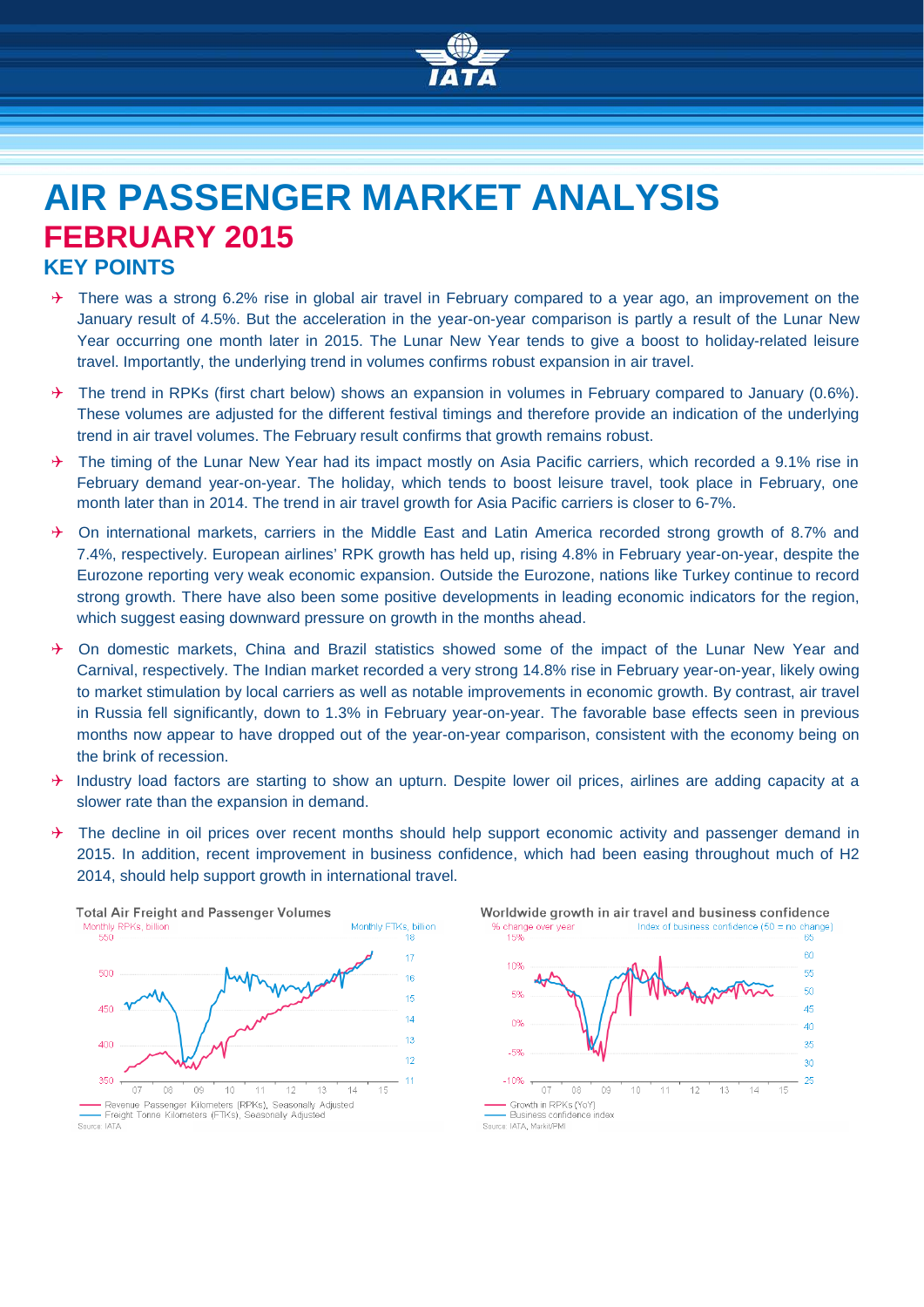

|                      | Feb 2015 vs. Feb 2014 |            | <b>YTD 2015 vs. YTD 2014</b> |            |            | Feb 2015 vs. Jan 2015 |            |                                                       |              |
|----------------------|-----------------------|------------|------------------------------|------------|------------|-----------------------|------------|-------------------------------------------------------|--------------|
|                      | <b>RPK</b>            | <b>ASK</b> | <b>PLF</b>                   | <b>RPK</b> | <b>ASK</b> | <b>PLF</b>            | <b>RPK</b> | <b>ASK</b>                                            | <b>PLFpi</b> |
| <b>International</b> | 6.8%                  | 5.7%       | 77.4%                        | 5.9%       | 5.7%       | 77.7%                 | 0.9%       | 0.3%                                                  | 0.5%         |
| <b>Domestic</b>      | 5.3%                  | 5.3%       | 80.4%                        | 4.4%       | 4.6%       | 78.9%                 | 0.1%       | 0.1%                                                  | 0.0%         |
| <b>Total Market</b>  | 6.2%                  | 5.6%       | 78.5%                        | 5.3%       | 5.3%       | 78.1%                 | 0.6%       | 0.2%                                                  | 0.3%         |
|                      |                       |            |                              |            |            |                       |            | Data are seasonally adjusted. All figures are expres- |              |

FTK: Freight-Tonne-Kilometers; AFTK: Available Freight Tonne Kilometers; FLF: Freight Load Factor. All<br>Figures are expressed in % change Year on Year except FLF which are the load factors for the specific month.

| Feb 2015 vs. Jan 2015                                   |            |              |  |  |  |  |
|---------------------------------------------------------|------------|--------------|--|--|--|--|
| <b>RPK</b>                                              | <b>ASK</b> | <b>PLFpt</b> |  |  |  |  |
| 0.9%                                                    | 0.3%       | 0.5%         |  |  |  |  |
| 0.1%                                                    | 0.1%       | $0.0\%$      |  |  |  |  |
| 0.6%                                                    | 0.2%       | 0.3%         |  |  |  |  |
| Data are seasonally adjusted. All figures are expressed |            |              |  |  |  |  |

*Data are seasonally adjusted. All figures are expressed in % change MoM except, FLFpt which are the percentage point difference between LF of two months.*

## **PASSENGER MARKET**

## **International Markets**



- $\rightarrow$  The timing of the Lunar New Year, which took place in February, one month later than in 2014, had an impact on Asia Pacific carriers, which recorded a 10.4% rise in international RPKs year-on-year. The Lunar New Year tends to give a boost to holiday-related leisure travel.
- $\rightarrow$  Carriers in the Middle East and Latin America recorded strong growth of 8.7% and 7.4%, respectively. Middle Eastern economies are comparatively well-placed to withstand the plunge in oil revenues and regional airlines continue to gain market share. Markit's measures of business activity in non-oil sectors continue to show improvement and point to strong growth. While growth in the Brazilian economy has stagnated, regional trade volumes have continued to improve in recent months. Favorable base effects continue to support annual growth rates for the region's carriers, but that may not continue much longer.
- $\rightarrow$  European airlines' RPKs have held up, rising 4.8% in February year-on-year, despite the Eurozone reporting very weak economic expansion. Carriers in some nations, including Turkey, continue to record strong growth. There have also been some positive developments in leading economic indicators for the region, which suggest easing downward pressure on growth in the months ahead.
- $\rightarrow$  North American airlines experienced solid growth of 3.5% in international RPKs in February year-on-year, slightly above the 3.1% expansion in 2014 overall. The US economy remains a stand-out performer among developed nations, and recent gains in trade volumes bode well for business-related travel.
- $\rightarrow$  International RPK growth for African carriers was weakest among all regions, with volumes down 2.0% in February year-on-year. The negative result appears to reflect adverse economic developments in parts of the continent, not least in its largest economy, Nigeria, which is highly reliant on oil revenues.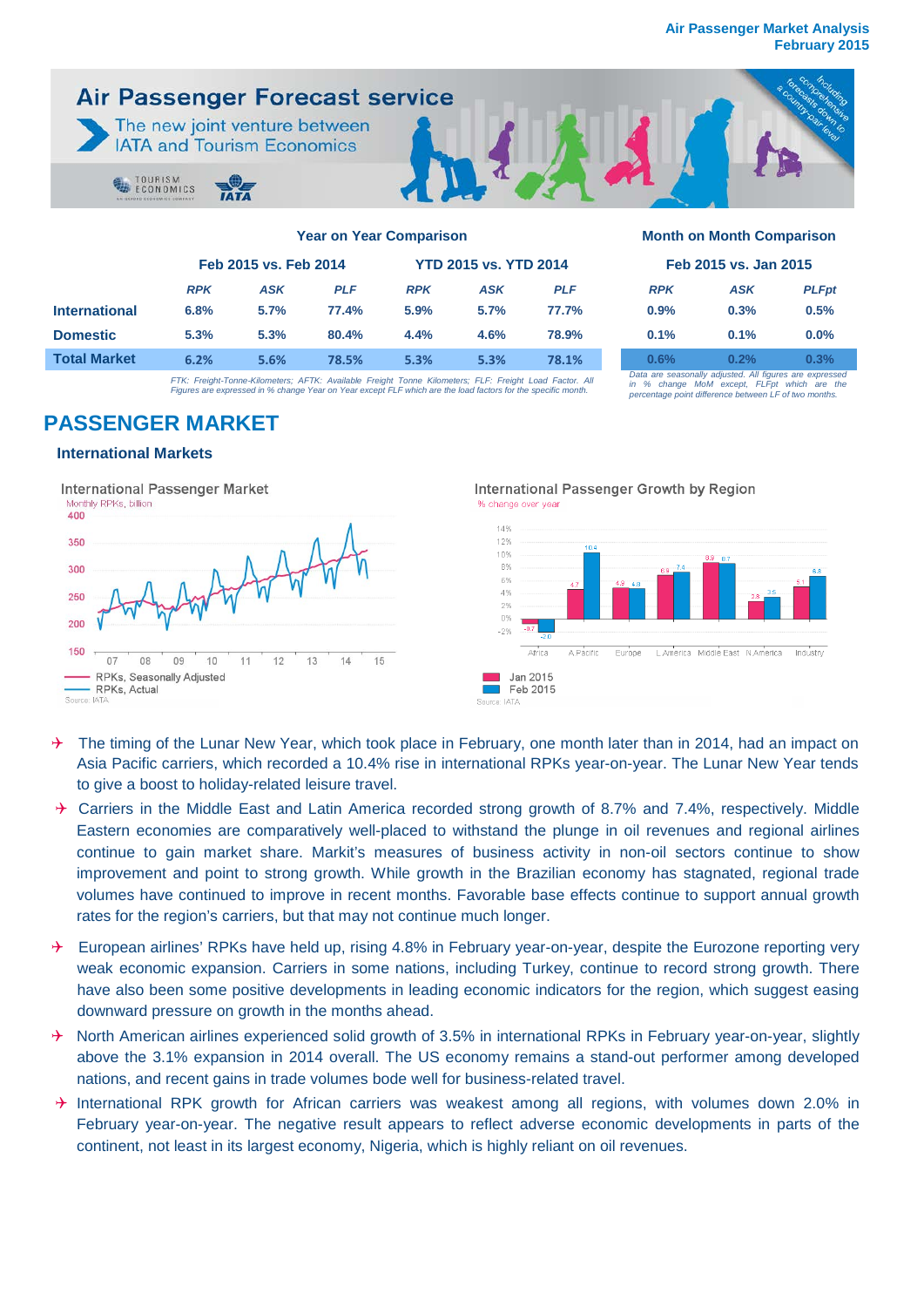Passenger Load Factor on International Market % of ASKs



International Passenger Load Factor by Region % of ASKs



## **Domestic Market**



Domestic Passenger Growth by Country % change over year



- $\rightarrow$  On domestic markets, China and Brazil statistics showed some bias due to the Lunar New Year and Carnival the February demand for these markets was up 8.4% and 9.2%, respectively. The Carnival celebrations in Brazil fell entirely in February 2015, whereas they overlapped into March in 2014. The festivities tend to give a boost to holiday-related leisure travel.
- $\rightarrow$  The Indian market recorded a very strong 14.8% rise in February year-on-year, likely owing to market stimulation by local carriers as well as notable improvements in economic growth.
- $\rightarrow$  Air travel in Russia fell significantly in February, down 1.3% versus February 2014. The favorable base effects seen in previous months now appear to have dropped out of the year-on-year comparison. This is consistent with the fact that the economy is on the brink of recession.
- $\rightarrow$  Growth in domestic air travel in Australia improved in February, with a 3.4% rise in volumes compared to a year ago. Volumes had experienced very little growth since the middle of 2013 as the economy has struggled to rebalance away from mining investment-led growth. The February result could be reflecting some early signs of economic growth edging up, with Q4 2014 data suggesting a slight improvement on the earlier sluggish trend.
- $\rightarrow$  Domestic air travel in Japan was weak throughout the middle of the year following April's sales tax increase and the subsequent recession. Nonetheless, the economy appeared to have stabilized in Q4 and seasonally-adjusted domestic air volumes showed some increase in the final months of 2014 and into 2015. The February result was a moderate rise of 3.6% compared with a year ago.
- $\rightarrow$  The US domestic market also trended up in the latter months of 2014, coinciding with a pick-up in consumer confidence and rising employment activity. The market was up 3.5% in February year-on-year. That said, the US air travel market is very mature, the prospects for strong growth in air travel demand remain limited.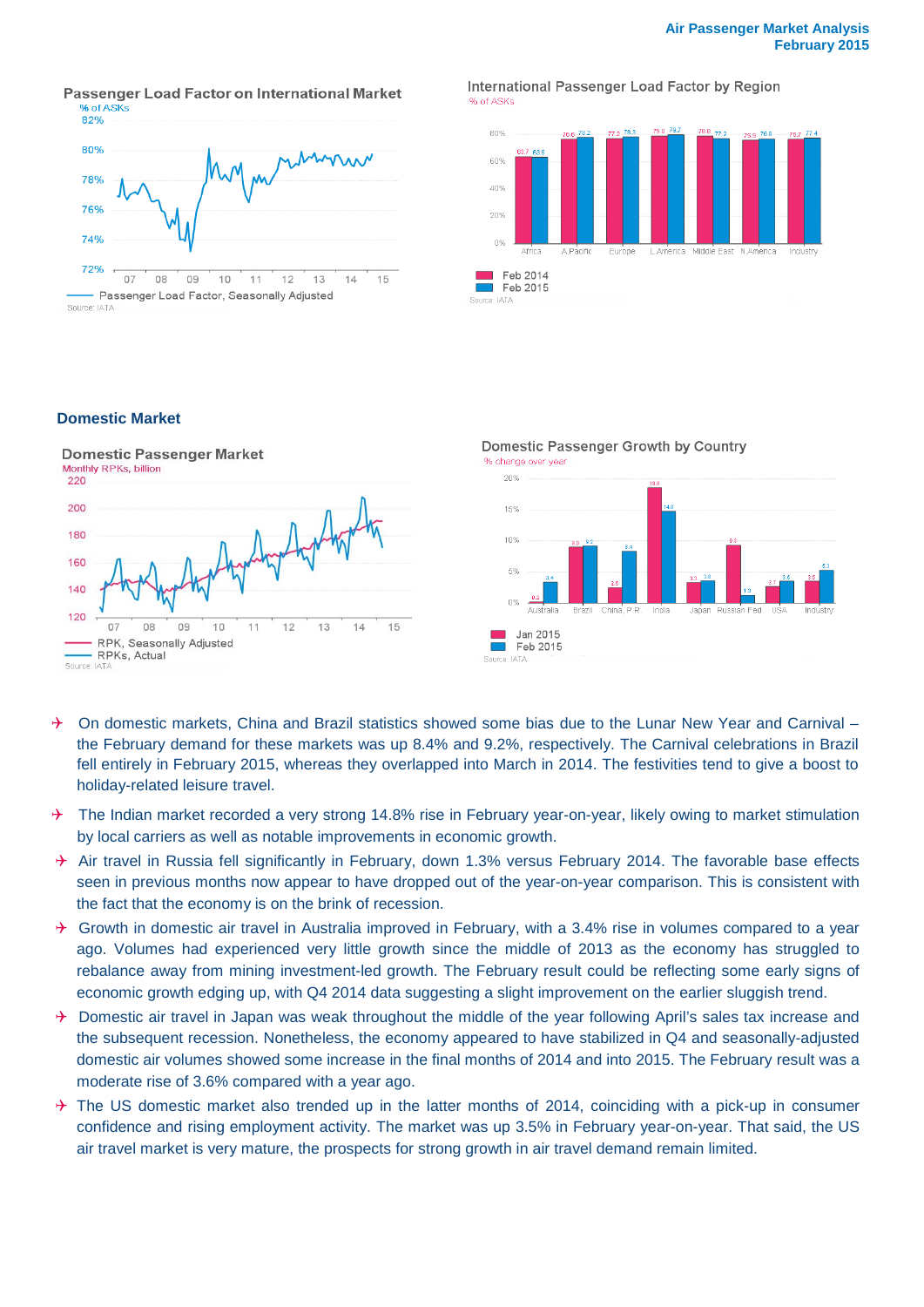Passenger Load Factor on Domestic Market % of ASKs



Source: IATA

## **Total Market (Domestic + International)**



#### Passenger Load Factor on Total Market



Source: IATA

#### Domestic Passenger Load Factor by Country % of ASKs



### Total Passenger Growth by Region





#### Total Passenger Load Factor by Region % of ASKs

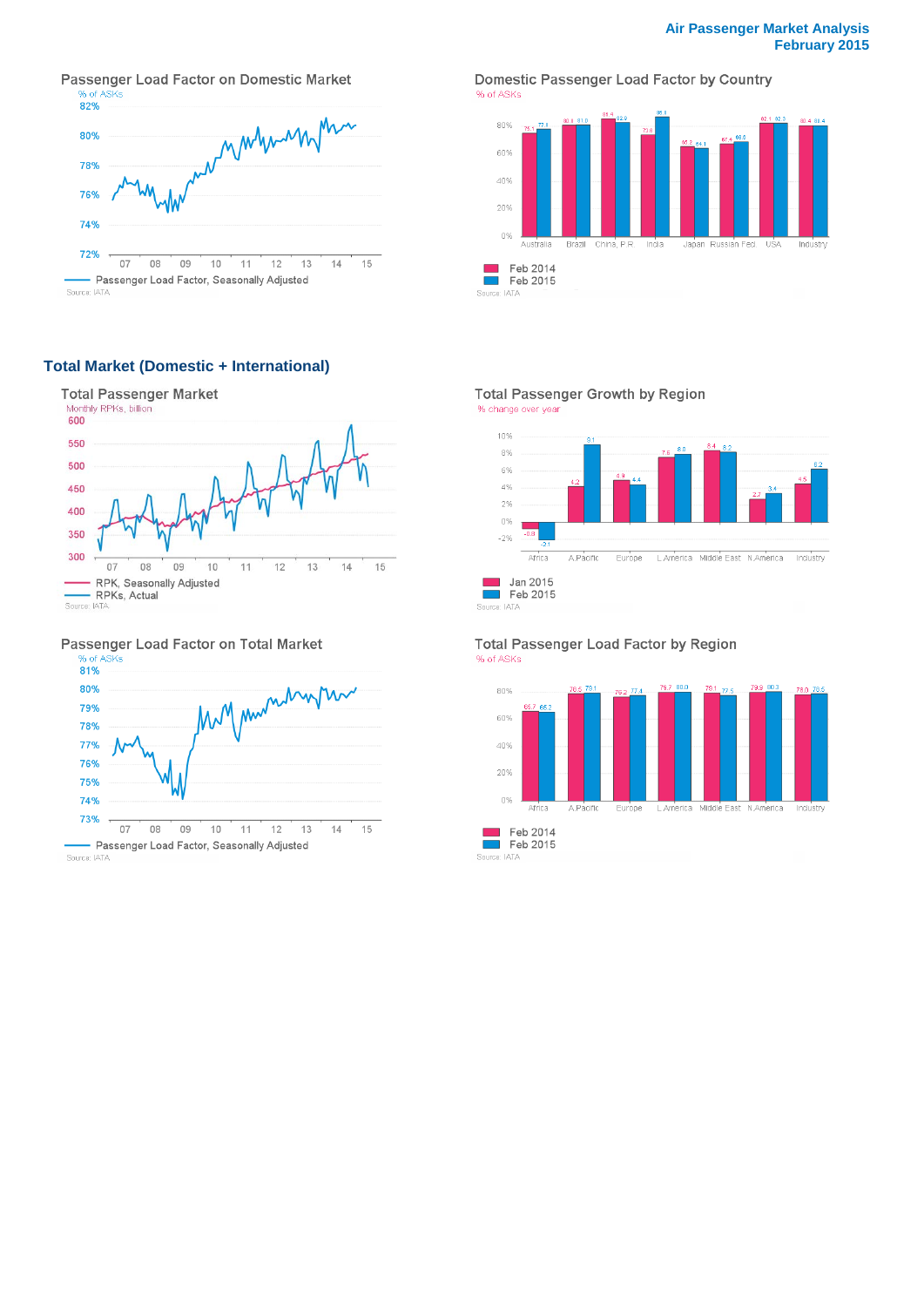## **ANNEX**

| <b>Year on Year</b><br><b>Comparison</b> | Feb 2015 vs Feb 2014 |            |            | <b>YTD 2015 vs. YTD 2014</b> |            |            |  |
|------------------------------------------|----------------------|------------|------------|------------------------------|------------|------------|--|
|                                          | <b>RPK</b>           | <b>ASK</b> | <b>PLF</b> | <b>RPK</b>                   | <b>ASK</b> | <b>PLF</b> |  |
| <b>Africa</b>                            | $-2.0%$              | $-1.7%$    | 63.5%      | $-1.3%$                      | $-0.4%$    | 66.0%      |  |
| <b>Asia/Pacific</b>                      | 10.4%                | 8.2%       | 78.2%      | 7.3%                         | 7.0%       | 77.8%      |  |
| <b>Europe</b>                            | 4.8%                 | 3.4%       | 78.3%      | 4.9%                         | 4.1%       | 77.9%      |  |
| <b>Latin America</b>                     | 7.4%                 | 6.5%       | 79.7%      | 7.1%                         | 6.1%       | 80.7%      |  |
| <b>Middle East</b>                       | 8.7%                 | 11.0%      | 77.2%      | 8.8%                         | 10.9%      | 78.4%      |  |
| <b>North America</b>                     | 3.5%                 | 2.3%       | 76.8%      | 3.1%                         | 3.2%       | 78.2%      |  |
| <b>International</b>                     | 6.8%                 | 5.7%       | 77.4%      | 5.9%                         | 5.7%       | 77.7%      |  |
| <b>Australia</b>                         | 3.4%                 | $-0.2%$    | 77.8%      | 1.7%                         | $-0.2%$    | 77.3%      |  |
| <b>Brazil</b>                            | 9.2%                 | 8.8%       | 81.0%      | 9.1%                         | 6.1%       | 83.0%      |  |
| China P.R.                               | 8.4%                 | 11.7%      | 82.9%      | 5.5%                         | 8.2%       | 80.5%      |  |
| <b>India</b>                             | 14.8%                | $-2.7%$    | 86.8%      | 16.7%                        | $-1.6%$    | 85.3%      |  |
| Japan                                    | 3.6%                 | 5.2%       | 64.1%      | 3.4%                         | 3.3%       | 62.5%      |  |
| <b>Russian Federation</b>                | 1.3%                 | $-0.5%$    | 68.6%      | 5.3%                         | 3.7%       | 67.4%      |  |
| <b>US</b>                                | 3.5%                 | 3.3%       | 82.3%      | 3.1%                         | 4.3%       | 80.7%      |  |
| <b>Domestic</b>                          | 5.3%                 | 5.3%       | 80.4%      | 4.4%                         | 4.6%       | 78.9%      |  |
| <b>Africa</b>                            | $-2.1%$              | $-1.2%$    | 65.2%      | $-1.4%$                      | $-0.4%$    | 66.7%      |  |
| <b>Asia/Pacific</b>                      | 9.1%                 | 8.3%       | 79.1%      | 6.6%                         | 6.5%       | 78.0%      |  |
| <b>Europe</b>                            | 4.4%                 | 2.8%       | 77.4%      | 4.7%                         | 3.6%       | 76.9%      |  |
| <b>Latin America</b>                     | 8.0%                 | 7.6%       | 80.0%      | 7.8%                         | 6.4%       | 81.2%      |  |
| <b>Middle East</b>                       | 8.2%                 | 10.4%      | 77.5%      | 8.3%                         | 10.4%      | 78.8%      |  |
| <b>North America</b>                     | 3.4%                 | 2.9%       | 80.3%      | 3.1%                         | 3.8%       | 79.8%      |  |
| <b>Total Market</b>                      | 6.2%                 | 5.6%       | 78.5%      | 5.3%                         | 5.3%       | 78.1%      |  |

*RPK: Revenue-Passenger-Kilometers; ASK: Available-Seat-Kilometers; PLF: Passenger-Load-Factor; All Figures are expressed in % change Year on Year except PLFwhich are the load factors for the specific month.*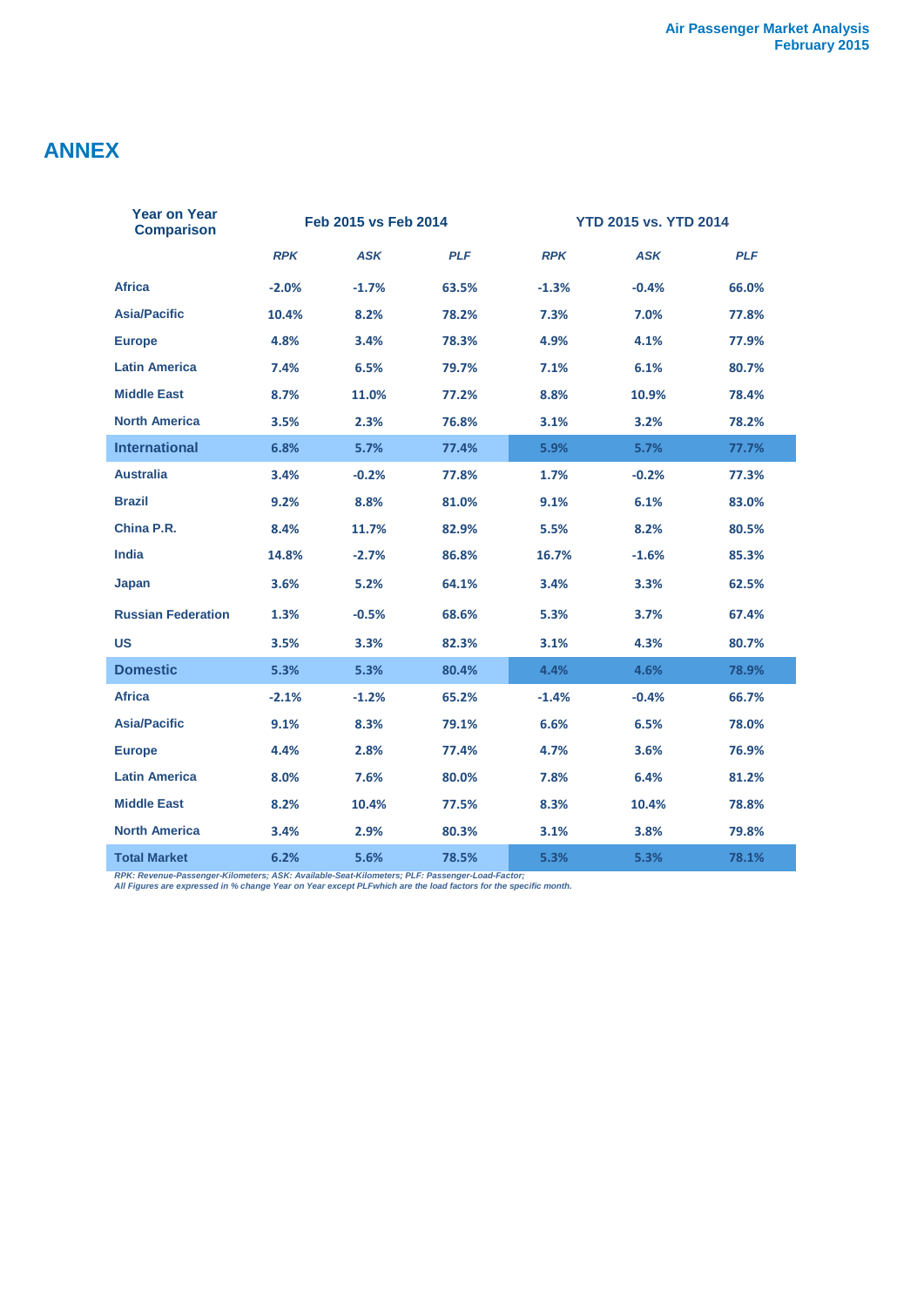| <b>Month on Month</b><br><b>Comparison</b> |            | Feb 2015 vs. Jan 2015 | <b>Market Share</b> |            |  |
|--------------------------------------------|------------|-----------------------|---------------------|------------|--|
|                                            | <b>RPK</b> | <b>ASK</b>            | <b>PLFpt</b>        | <b>RPK</b> |  |
| <b>Africa</b>                              | $-0.5%$    | $-0.5%$               | $0.0\%$             | 2.2%       |  |
| <b>Asia/Pacific</b>                        | 2.0%       | 1.0%                  | 0.8%                | 30.5%      |  |
| <b>Europe</b>                              | 0.6%       | 0.0%                  | 0.5%                | 33.4%      |  |
| <b>Latin America</b>                       | 0.6%       | 0.9%                  | $-0.2%$             | 5.0%       |  |
| <b>Middle East</b>                         | 0.3%       | 0.5%                  | $-0.1%$             | 15.3%      |  |
| <b>North America</b>                       | 0.6%       | $-0.4%$               | 0.8%                | 12.9%      |  |
| <b>International</b>                       | 0.9%       | 0.3%                  | 0.5%                | 100.0%     |  |
| <b>Australia</b>                           | 1.6%       | $-0.2%$               | 1.4%                | 3.0%       |  |
| <b>Brazil</b>                              | 0.6%       | $-2.0%$               | 2.1%                | 4.3%       |  |
| China P.R.                                 | 0.1%       | 1.3%                  | $-0.9%$             | 26.6%      |  |
| <b>India</b>                               | $-0.7%$    | $-1.1%$               | 0.4%                | 3.1%       |  |
| Japan                                      | $-2.6%$    | $-0.5%$               | $-1.4%$             | 3.2%       |  |
| <b>Russian Federation</b>                  | $-3.8%$    | $-2.8%$               | $-0.8%$             | 2.9%       |  |
| US                                         | $-0.2%$    | $-1.6%$               | 1.2%                | 39.0%      |  |
| <b>Domestic</b>                            | 0.1%       | 0.1%                  | 0.0%                |            |  |
| <b>Africa</b>                              | $-0.5%$    | 1.4%                  | 0.5%                | 2.2%       |  |
| <b>Asia/Pacific</b>                        | 0.6%       | $-0.4%$               | 1.3%                | 35.0%      |  |
| <b>Europe</b>                              | 0.2%       | 0.8%                  | 1.9%                | 23.5%      |  |
| <b>Latin America</b>                       | 3.2%       | 2.2%                  | 1.2%                | 5.9%       |  |
| <b>Middle East</b>                         | 1.1%       | $-0.7%$               | 0.5%                | 10.0%      |  |
| <b>North America</b>                       | 1.6%       | 2.2%                  | 0.0%                | 23.5%      |  |
| <b>Total Market</b>                        | 0.6%       | 0.2%                  | 0.3%                | 100%       |  |

*Data are seasonally adjusted. All figures are expressed in % change MoM except, FLFpt which are the percentage point difference between load factors of two months.*

**IATA Economics E-Mail:** *[economics@iata.org](mailto:economics@iata.org)* **2nd April 2015**

## **FURTHER ANALYSIS AND DATA**

## **NEW RELEASE ALERTS**